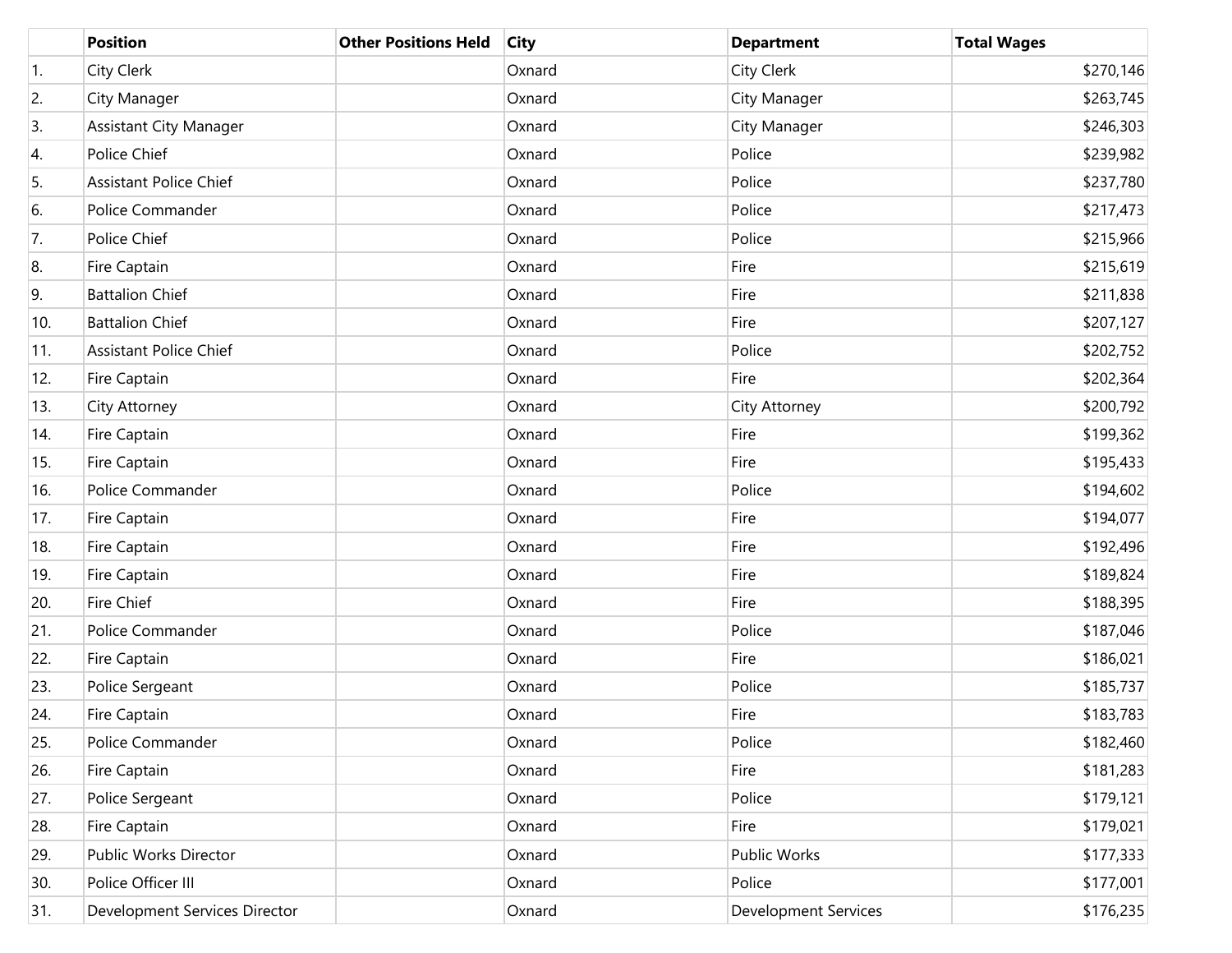| 32. | Police Commander              | Oxnard | Police                       | \$174,678 |
|-----|-------------------------------|--------|------------------------------|-----------|
| 33. | Police Commander              | Oxnard | Police                       | \$173,197 |
| 34. | Maintenance Services Manager  | Oxnard | Public Works                 | \$172,291 |
| 35. | Fire Captain                  | Oxnard | Fire                         | \$170,736 |
| 36. | Fire Captain                  | Oxnard | Fire                         | \$170,140 |
| 37. | Fire Captain                  | Oxnard | Fire                         | \$169,896 |
| 38. | Fire Captain                  | Oxnard | Fire                         | \$169,735 |
| 39. | Fire Captain                  | Oxnard | Fire                         | \$169,629 |
| 40. | Police Officer III            | Oxnard | Police                       | \$168,661 |
| 41. | Fire Captain                  | Oxnard | Fire                         | \$168,653 |
| 42. | Fire Engineer                 | Oxnard | Fire                         | \$167,498 |
| 43. | Police Sergeant               | Oxnard | Police                       | \$167,287 |
| 44. | Fire Inspector                | Oxnard | Fire                         | \$167,088 |
| 45. | Fire Captain                  | Oxnard | Fire                         | \$166,992 |
| 46. | Fire Captain                  | Oxnard | Fire                         | \$166,087 |
| 47. | Police Officer II             | Oxnard | Police                       | \$163,774 |
| 48. | Police Sergeant               | Oxnard | Police                       | \$162,375 |
| 49. | Fire Captain                  | Oxnard | Fire                         | \$162,091 |
| 50. | Police Sergeant               | Oxnard | Police                       | \$161,995 |
| 51. | Fire Engineer                 | Oxnard | Fire                         | \$161,824 |
| 52. | Police Officer III            | Oxnard | Police                       | \$161,645 |
| 53. | Fire Captain                  | Oxnard | Fire                         | \$161,531 |
| 54. | Police Sergeant               | Oxnard | Police                       | \$161,069 |
| 55. | Police Sergeant               | Oxnard | Police                       | \$160,989 |
| 56. | Economic Development Director | Oxnard | <b>Community Development</b> | \$160,826 |
| 57. | Police Commander              | Oxnard | Police                       | \$160,825 |
| 58. | Police Sergeant               | Oxnard | Police                       | \$159,958 |
| 59. | <b>Battalion Chief</b>        | Oxnard | Fire                         | \$158,705 |
| 60. | Fire Engineer                 | Oxnard | Fire                         | \$158,342 |
| 61. | Police Officer II             | Oxnard | Police                       | \$157,664 |
| 62. | Fire Captain                  | Oxnard | Fire                         | \$157,395 |
| 63. | Police Sergeant               | Oxnard | Police                       | \$156,847 |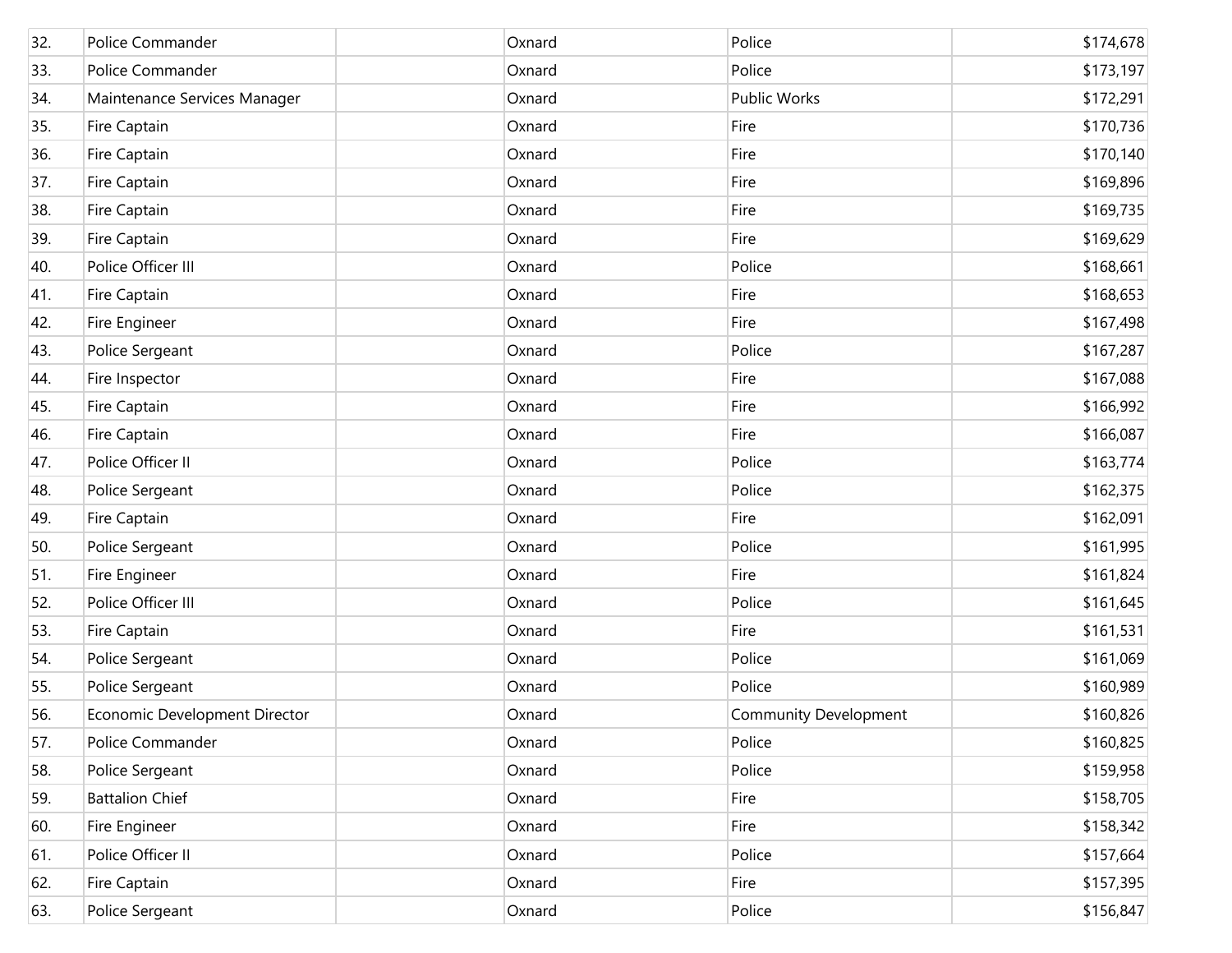| 64. | Police Sergeant            | Oxnard | Police                      | \$156,846 |
|-----|----------------------------|--------|-----------------------------|-----------|
| 65. | Police Officer II          | Oxnard | Police                      | \$156,275 |
| 66. | Police Sergeant            | Oxnard | Police                      | \$156,189 |
| 67. | Police Sergeant            | Oxnard | Police                      | \$156,137 |
| 68. | Police Officer II          | Oxnard | Police                      | \$154,184 |
| 69. | <b>Battalion Chief</b>     | Oxnard | Fire                        | \$154,105 |
| 70. | <b>Battalion Chief</b>     | Oxnard | Fire                        | \$154,043 |
| 71. | Police Sergeant            | Oxnard | Police                      | \$153,900 |
| 72. | Police Officer III         | Oxnard | Police                      | \$153,429 |
| 73. | Supervising Civil Engineer | Oxnard | <b>Development Services</b> | \$151,992 |
| 74. | Police Officer II          | Oxnard | Police                      | \$151,700 |
| 75. | Police Sergeant            | Oxnard | Police                      | \$151,658 |
| 76. | Police Sergeant            | Oxnard | Police                      | \$151,141 |
| 77. | Fire Engineer              | Oxnard | Fire                        | \$150,948 |
| 78. | Police Sergeant            | Oxnard | Police                      | \$150,661 |
| 79. | Fire Engineer              | Oxnard | Fire                        | \$150,612 |
| 80. | Police Officer III         | Oxnard | Police                      | \$150,432 |
| 81. | Police Officer III         | Oxnard | Police                      | \$149,484 |
| 82. | Fire Captain               | Oxnard | Fire                        | \$149,065 |
| 83. | Police Officer III         | Oxnard | Police                      | \$148,929 |
| 84. | Police Officer II          | Oxnard | Police                      | \$148,603 |
| 85. | Police Officer III         | Oxnard | Police                      | \$147,724 |
| 86. | Police Sergeant            | Oxnard | Police                      | \$146,229 |
| 87. | Police Officer II          | Oxnard | Police                      | \$146,093 |
| 88. | Police Officer II          | Oxnard | Police                      | \$146,060 |
| 89. | Fire Engineer              | Oxnard | Fire                        | \$145,435 |
| 90. | <b>Housing Director</b>    | Oxnard | Housing                     | \$145,357 |
| 91. | Police Officer III         | Oxnard | Police                      | \$145,324 |
| 92. | Fire Engineer              | Oxnard | Fire                        | \$145,322 |
| 93. | Police Officer III         | Oxnard | Police                      | \$145,248 |
| 94. | Fire Engineer              | Oxnard | Fire                        | \$144,976 |
| 95. | Police Officer III         | Oxnard | Police                      | \$144,811 |